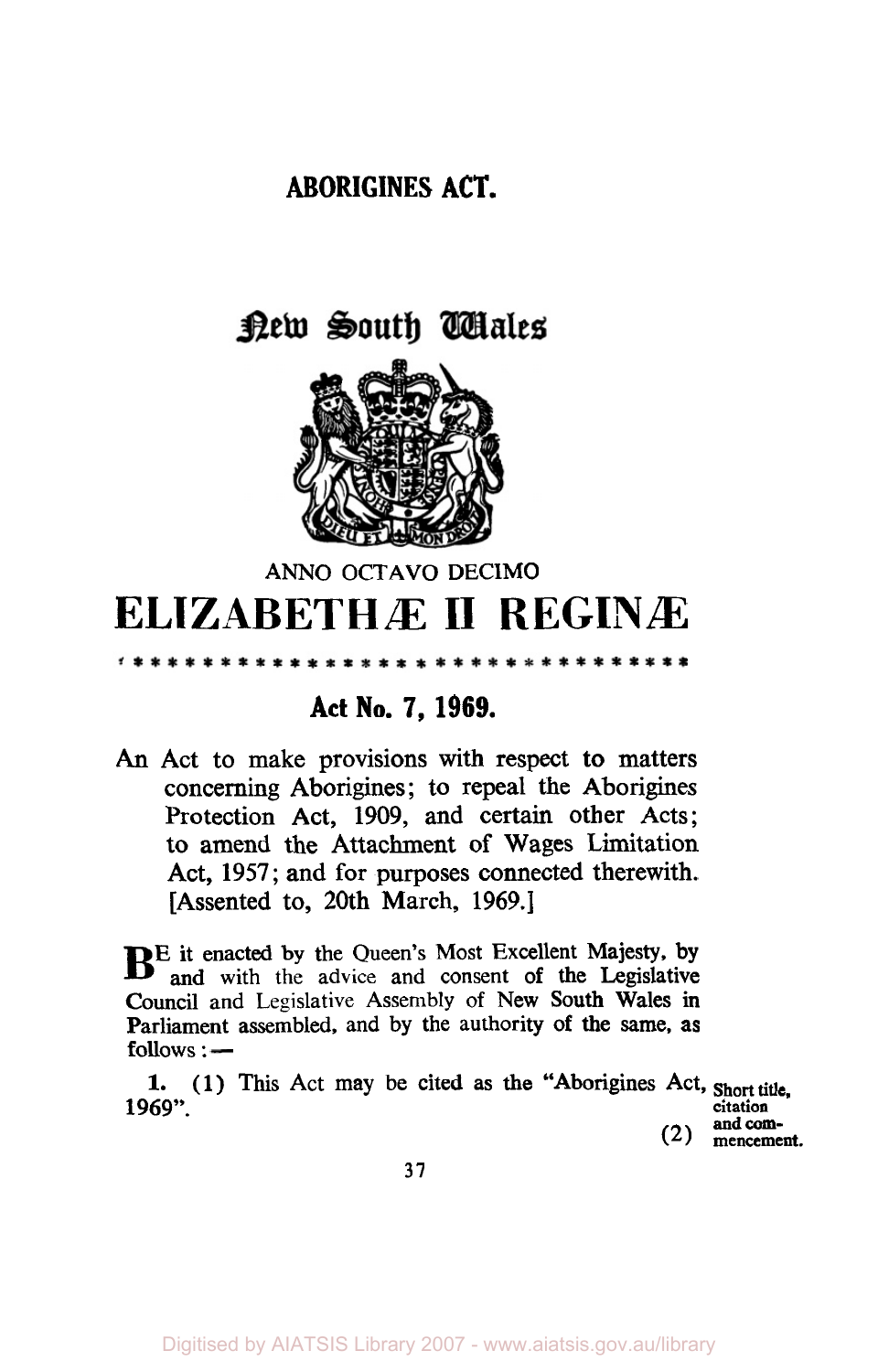**No.** *7,* **1969** (2) The provisions of this Act shall commence upon such day or days as may be appointed and notified under subsection three of this section.

> (3) The Governor may, from time to time, appoint and notify by proclamation published in the Gazette the day upon which any provision of this Act specified in the proclamation shall commence and may appoint different days for different provisions, and the provision specified in the proclamation shall commence accordingly.

| Interpre-<br>tation. | 2. (1) In this Act, except in so far as the context or<br>subject-matter otherwise indicates or requires-                                                   |
|----------------------|-------------------------------------------------------------------------------------------------------------------------------------------------------------|
|                      | "Aboriginal" means a person who is a descendant of an<br>aboriginal native of Australia; and "Aborigines"<br>has a corresponding meaning;                   |
|                      | "appointed day" means the day on which section three<br>of this Act commences;                                                                              |
|                      | "Australia" means the area comprised within the States<br>of the Commonwealth of Australia, the Australian<br>Capital Territory and the Northern Territory; |
|                      | "Board" means the Aborigines Welfare Board consti-<br>tuted under the Acts repealed by this Act;                                                            |
|                      | "building" includes any structure and any part thereof;                                                                                                     |
|                      | "Council" means the Aborigines Advisory Council con-<br>stituted under this Act;                                                                            |
|                      | "descendant" includes a person who, but for his illegiti-<br>macy or that of an ancestor, would be a descendant;                                            |
|                      | "Director" means the Director of Aboriginal Welfare<br>appointed under section five of this Act;                                                            |
|                      | "land" includes any estate or interest in land;                                                                                                             |
|                      | "member" means a member of the Council;                                                                                                                     |
|                      | "prescribed" means prescribed by this Act or the<br>regulations;                                                                                            |
|                      | "regulations" means regulations made under this Act;                                                                                                        |
|                      | "reserve"                                                                                                                                                   |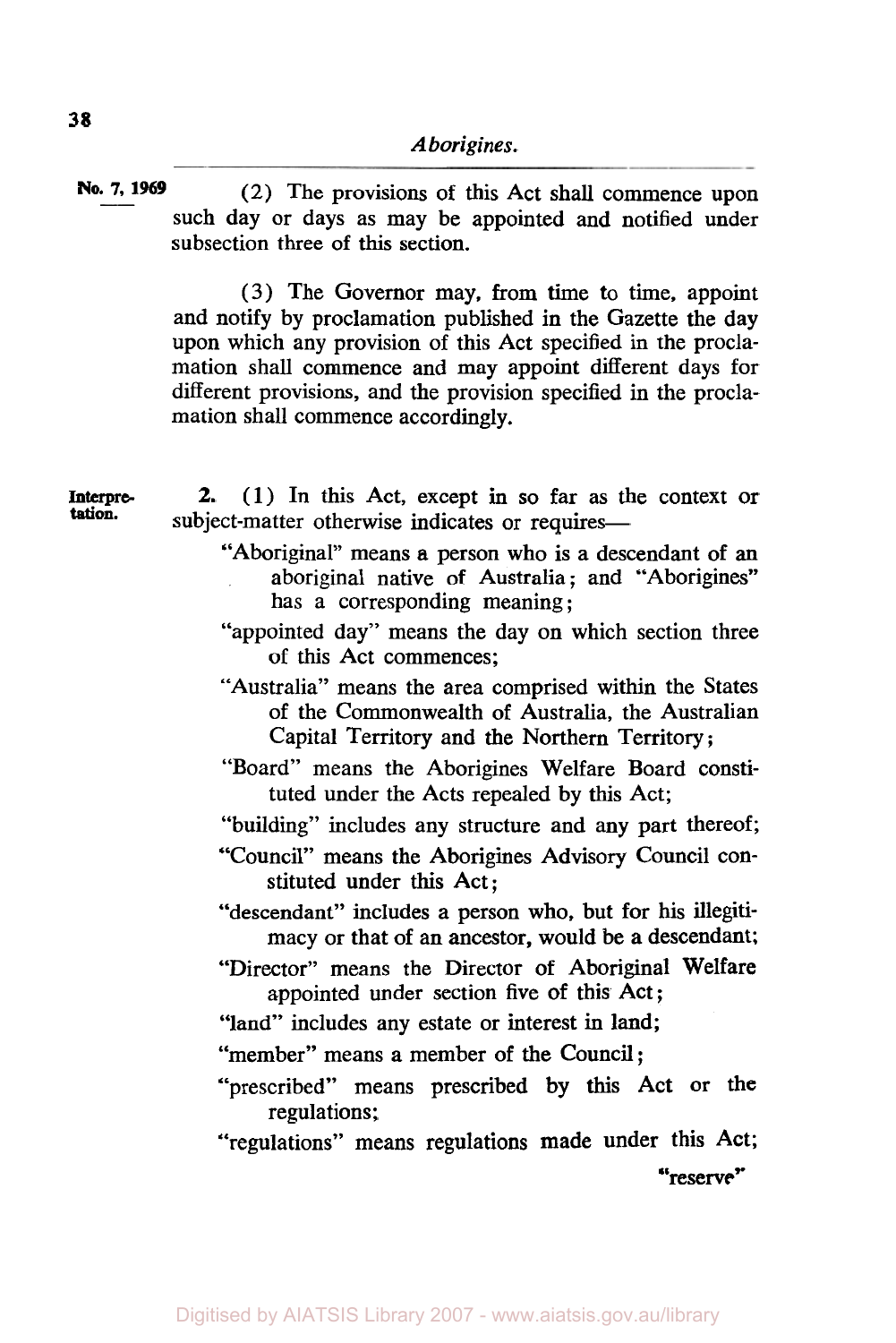"reserve" means an area of land that is land reserved **No.** *7,* <sup>1969</sup> under the Crown Lands Acts for the use of Aborigines ;

"the corporation" means the corporation sole constituted by section six of this Act.

**(2)** In this Act, section twenty-four and the Schedule excepted, a reference to an Act includes all amendments of that Act, whether by subsequent Acts or otherwise, and an Act passed in substitution for the Act referred to, or incorporating any of its provisions.

**3.** The Acts specified in the Schedule to this Act are **Repeals.**  hereby repealed.

**4.** The Board is hereby dissolved and a person who, Dissolution immediately before the appointed day, held office as a mem- **of Board.**  ber of the Board shall, on and from that day, cease to hold that office.

*5.* The Governor may, under and subject to the Public Appoint-Service Act, 1902, appoint and employ a Director of ment of Aboriginal Welfare and such other officers and employees as etc. may be necessary for bringing into operation, and administering, this Act.

**6. (1)** There is hereby constituted under the corporate Minister name of "The Minister, Aborigines Act, 1969" a corporation to be sole which shall represent the Crown and shall be the Minister **tion sole.**  for the time being administering this Act.

(2) The corporation constituted by subsection one of this section shall have perpetual succession and an official seal and shall be capable in its corporate name of suing and being sued and, subject to this Act, of purchasing, holding, granting, demising,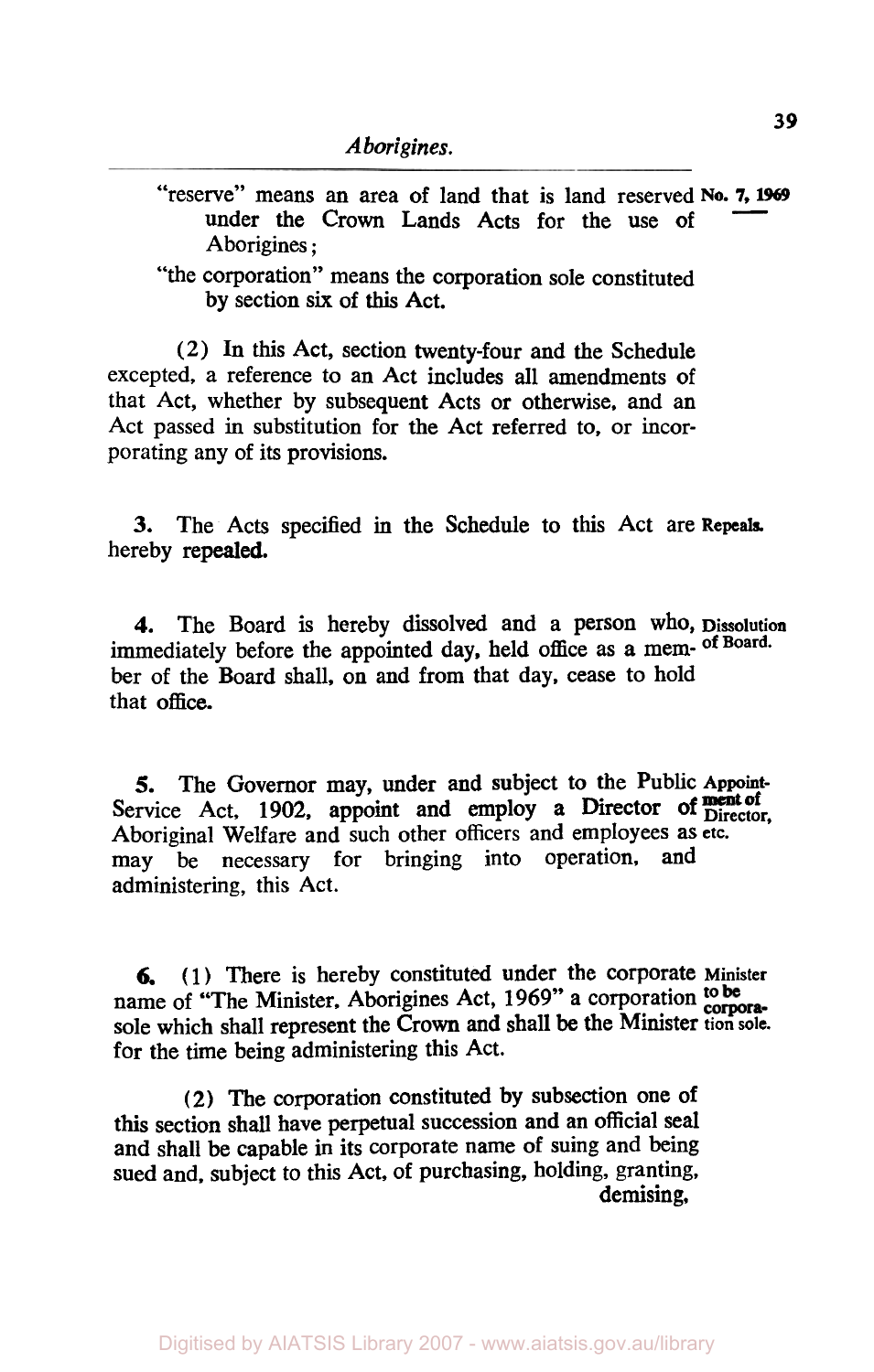**NO. 7, 1969** demising, disposing of and alienating real and personal property and doing and suffering all such other things as a body corporate may by law do and suffer.

> **(3)** The official seal of the corporation constituted **by**  subsection one of this section shall not be affixed to any instrument or writing except in the presence of the Minister in person, and he shall attest by his signature the fact **and**  date of the official seal being *so* affixed.

**Transfer of assets, liabilities,** day- **&c., of the Board.** 

*7.* (1) Subject to this Act, on and from the appointed

- (a) all lands (other than reserves within the meaning of this Act) that, immediately before that day, were vested in the Board shall be divested from the Board and, to the extent that they were vested in the Board, shall vest in the corporation ;
- (b) all reserves shall, to the extent that, immediately before that day, they were vested in the Board, **be**  divested from the Board and shall be Crown lands within the meaning of the Crown Lands Consolidation Act, 1913, reserved from sale or lease generally for the use of Aborigines, and all leases **of** reserves (being reserves within the meaning of the Acts repealed by this Act) granted by the Board and in force immediately before that day shall be deemed to be leases granted by the corporation under the powers conferred upon it by this Act ;
- (c) all personal property and all right and interest therein, and all management and control of any **land**  or thing that, immediately before that day, was **or**  were vested **in** or belonged **to** the Board shall **vest**  in and belong to the corporation ;
- (d) all moneys, or liquidated or unliquidated claims that, immediately before that day, were payable to or recoverable by the Board shall be moneys, liquidated and unliquidated claims payable to **or**  recoverable by the corporation ;

(e)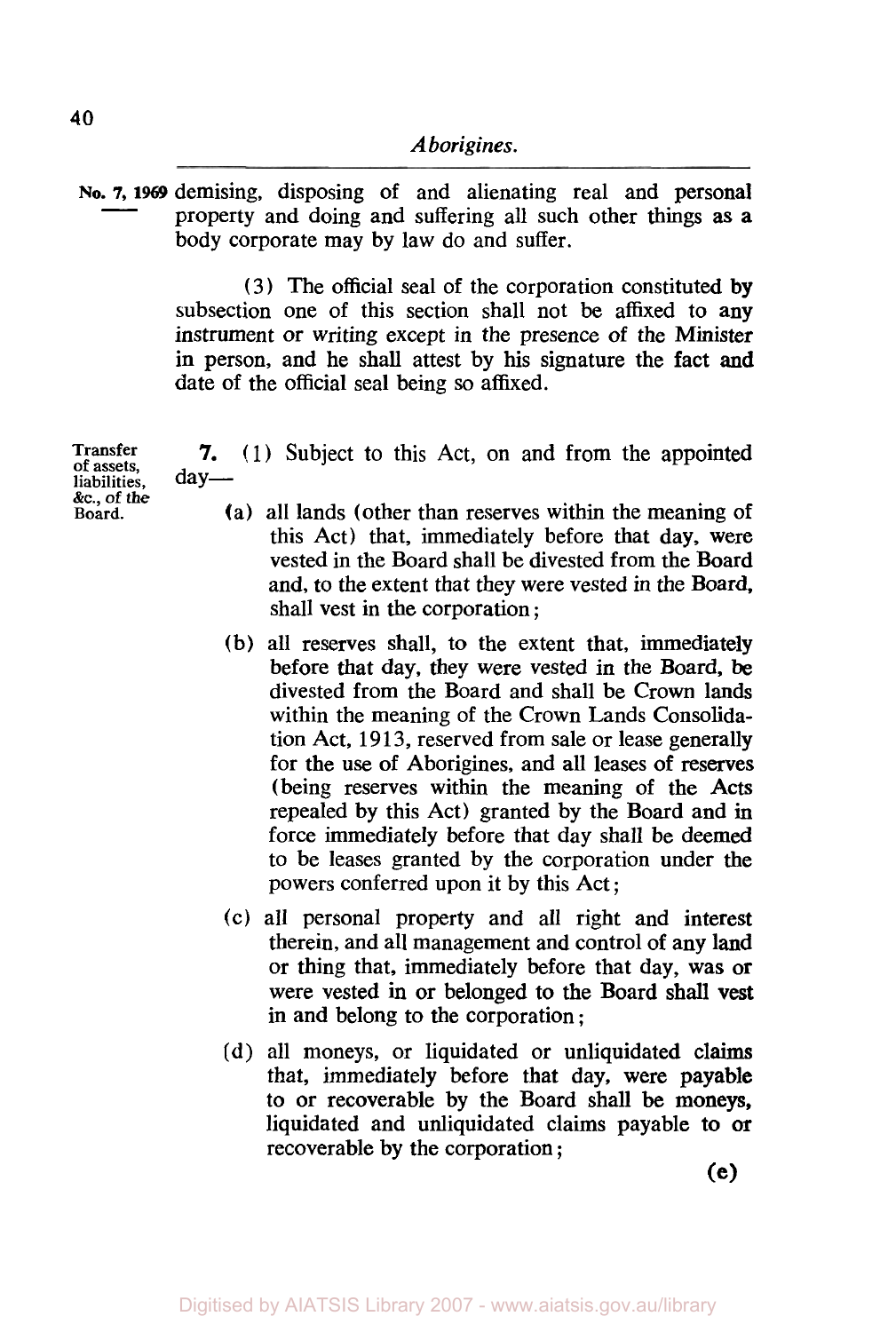- (e) all suits, actions and proceedings pending, **No. 7, 1969**  immediately before that day, at the suit of the Board or against the Board at the suit of any person shall respectively be suits, actions and proceedings pending at the suit of the corporation, or at the suit of that other person against the corporation;
- (f) all contracts, agreements and undertakings entered into with the Board and in force immediately before that day, and all securities lawfully given to or by the Board and *so* in force shall respectively be deemed to be contracts, agreements and undertakings entered into with, and securities lawfully given to or by, the corporation ;
- **(g)** the corporation may, in addition to pursuing any other remedies, or exercising any other powers, that may be available to it, pursue the same remedies for the recovery of moneys and claims referred to in this subsection, and for the prosecution of suits, actions and proceedings so referred to, **as** the **Board**  might have done but for the repeals effected by this Act ;
- (h) the corporation may enforce and realise any security or charge existing, immediately before that day, in favour of the Board, and may exercise any powers thereby conferred on the Board, as if the security or charge were a security or charge in favour of the corporation ;
- (i) all debts, moneys and claims, liquidated or unliquidated, that, immediately before that day were due or payable by or recoverable against, the Board **shall** be debts due and moneys payable by, and claims recoverable against, the corporation;
- **(j) all** liquidated and unliquidated claims for which the Board would, but for the repeals effected by this Act, have **been** liable **shall** be liquidated and unliquidated claims for which the corporation shall be liable;

**(k)**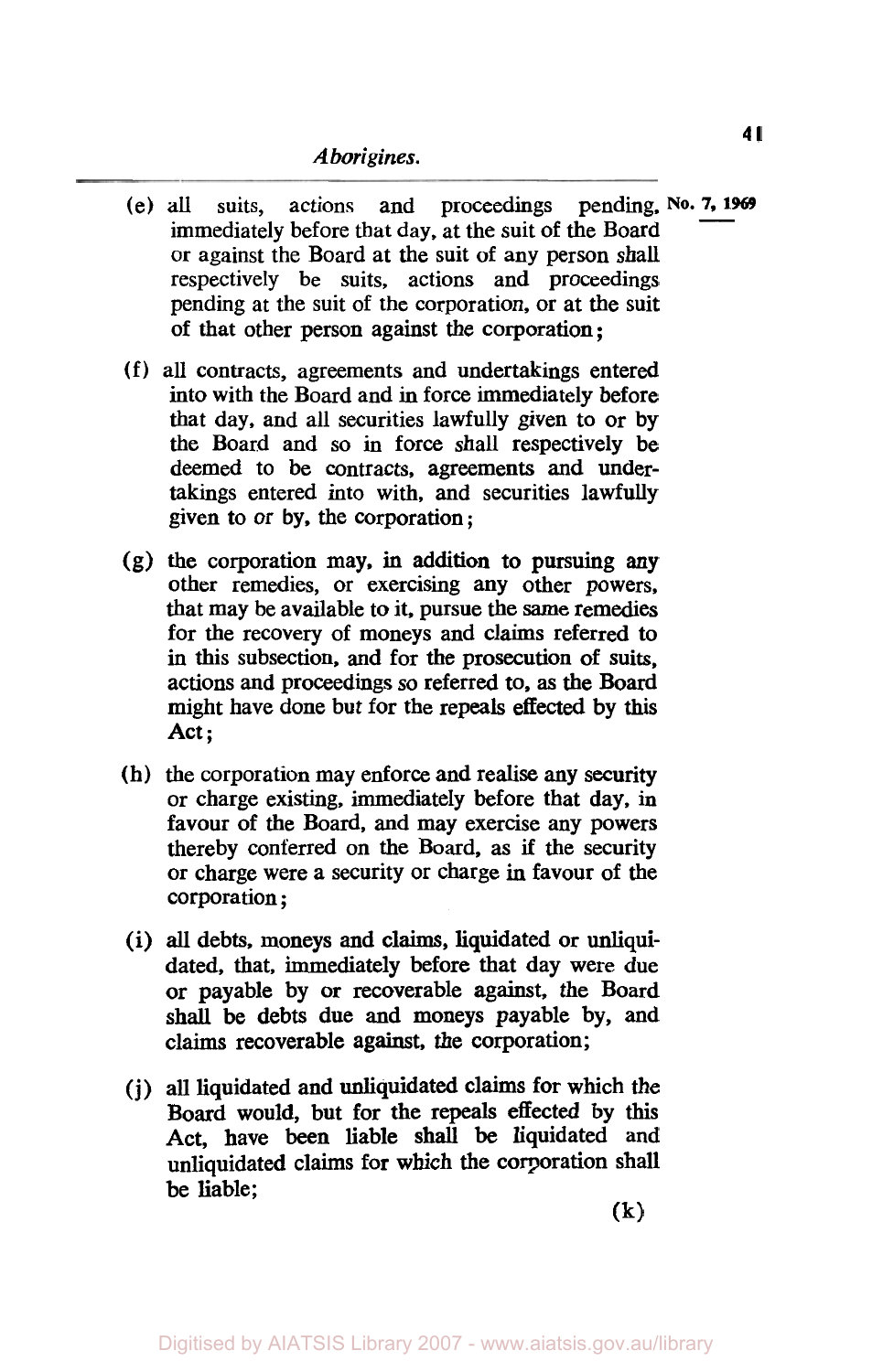- **No.** *7,* **1969 (k)** all wards under the Acts repealed by this Act shall be wards admitted to State control by the Minister for the time being administering the Child Welfare Act, **1939;** 
	- (1) a ward under the Acts repealed by this Act who, immediately before that day, was a ward placed-out. or placed as an adopted boarder, with a fosterparent under those Acts shall be a ward boardedout or, as the case may require, placed as an adopted boarder, with that foster-parent under the Child Welfare Act, **1939;**
	- (m) a ward under the Acts repealed by this Act who, immediately before that day was a ward placed for employment **with** an employer under the Acts repealed by this Act shall be a ward placed-out with that employer under the Child Welfare Act, **<sup>1939</sup>**;
	- (n) an agreement relating to a ward under the Acts repealed by this Act, being an agreement entered into under those Acts and in force immediately before that day, shall be **an** agreement entered into under the Child Welfare Act, **1939;**
	- *(0)* a home constituted and established under the Acts repealed by this Act for the reception, maintenance, education and training of wards shall, until the Minister for the time being administering the Child Welfare Act, **1939-** 
		- (i) is of the opinion that other arrangements for the care of wards therein can be made ; **and**
		- (ii) has removed **the** wards therefrom,

be deemed to be a depot duly established under section twenty-one of the Child Welfare Act, **1939;** 

(p) the liabilities imposed upon **a** near relative of a ward under the Acts repealed **by** this Act shall be liabilities imposed upon **him** or her under the Child Welfare Act, **1939;**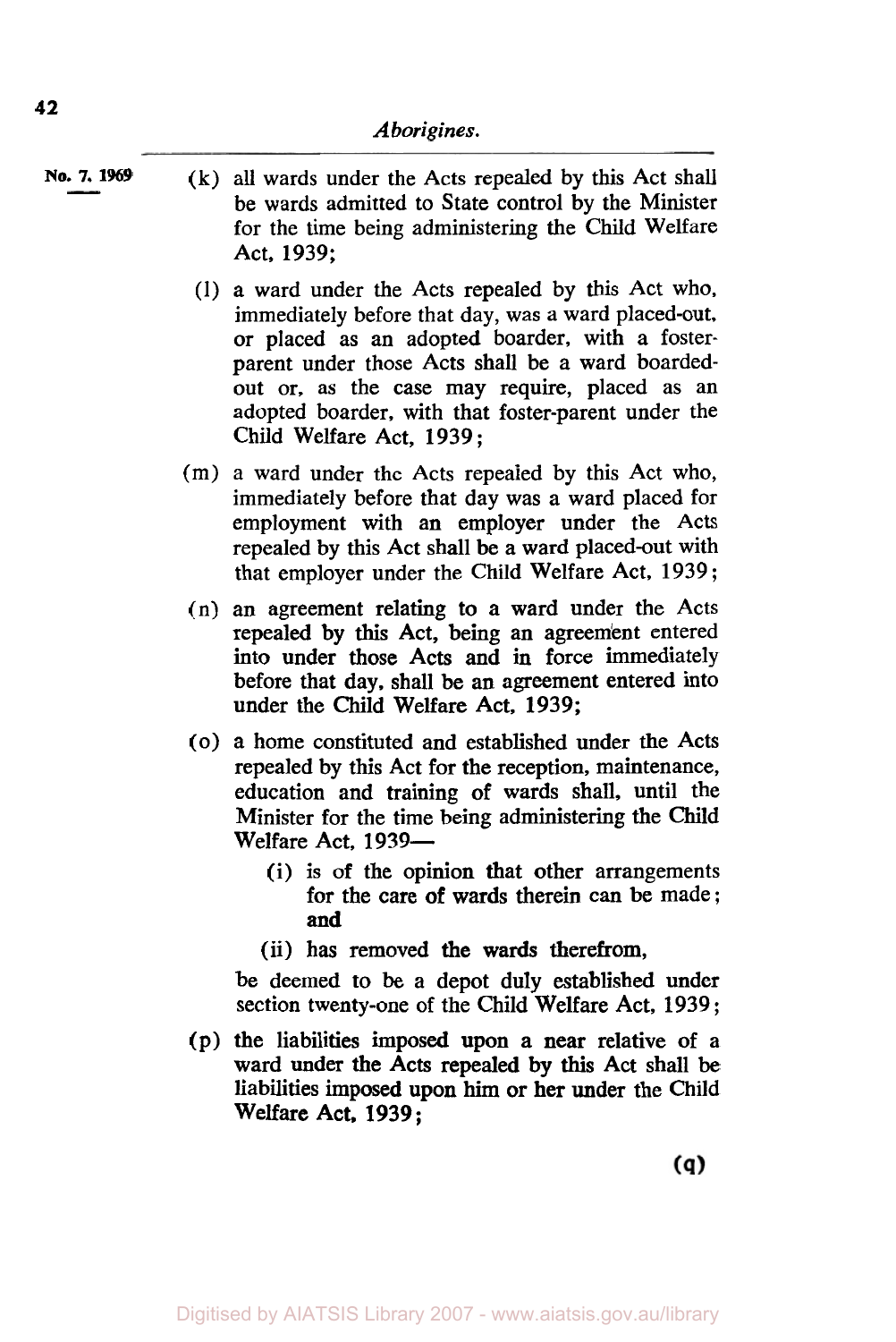(q) a reference to the Board in any other Act, or in any No. 7, 1969 by-law, regulation or other statutory instrument, or in any testamentary instrument, or in any other document whatsoever, shall be read and construed as a reference to the corporation.

(2) No attornment to the corporation by any lessee from the Board shall be required.

8. (1) There shall be an Aborigines Advisory Council Aborigines consisting of ten members who shall be-

- (a) the Director; and
- (b) nine Aborigines appointed by the Governor, being persons resident in New South Wales.

 $(2)$  Of the members appointed by the Governor-

- (a) three, of whom one shall be a woman, shall be nominated by the Minister;
- (b) six shall be the persons named in the certificate given under section ten of this Act as the persons elected as prescribed.

(3) The provisions of the Public Service Act, 1902, shall not apply to or in respect of the appointment by the Governor of a member referred to in paragraph (b) of subsection one of this section and any such member so appointed shall not, in his capacity **as** such a member, be subject to the provisions of that Act during his term of office.

**(4)** The term of office of a member referred to in paragraph (b) of subsection one of this section shall be three years and, on the expiration of his term of office he shall, subject to this section, be eligible for reappointment.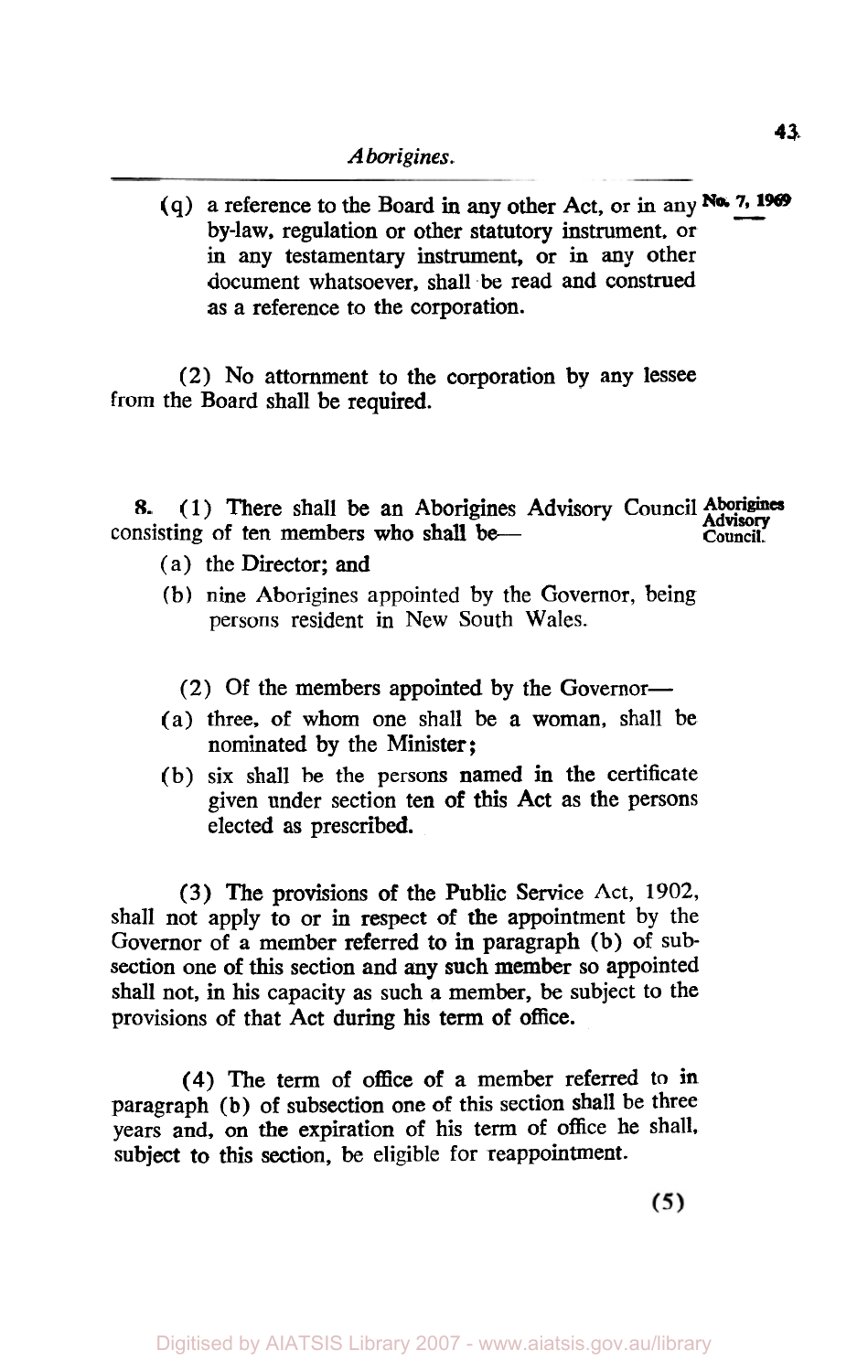**No.** *7,* **1969** *(5)* A member referred to in paragraph (b) of sub section one of this section shall, in respect of his services **as**  a member, be paid such fees and allowances **as** the Governor may from time to time determine.

> (6) A member of the Council shall be deemed to have vacated his office **as** a member if, being the Director, he ceases to hold **office as** Director or, in the case of any other member, if he-

- (a) dies;
- (b) resigns his office by writing under his hand directed to the Minister;
- (c) ceases to reside in New South Wales;
- (d) becomes bankrupt, compounds with his creditors or makes an assignment of any salary, remuneration or allowance payable to him, or of his estate, for their benefit ;
- (e) becomes a mentally ill person, a protected person or an incapable' person within the meaning of the Mental Health Act, **1958** ;
- (f) is convicted in New South Wales of a felony or of a misdemeanour which is punishable by imprisonment for twelve months or upwards, or if he is convicted elsewhere than in New South Wales of an offence which, if committed in New South Wales, would be a felony or a misdemeanour which is punishable as aforesaid ;
- **(g)** absents himself, without leave of the Council, from three consecutive ordinary meetings of the Council ;
- (h) is removed from office by the Governor.

**(7)** If the office of a member referred to in paragraph (b) of subsection one of this section is vacated otherwise than by reason of the expiration of his term of office, the Governor **may,** on **the** nomination of the Minister appoint an Aboriginal resident in New South Wales to the vacant office for **the**  residue